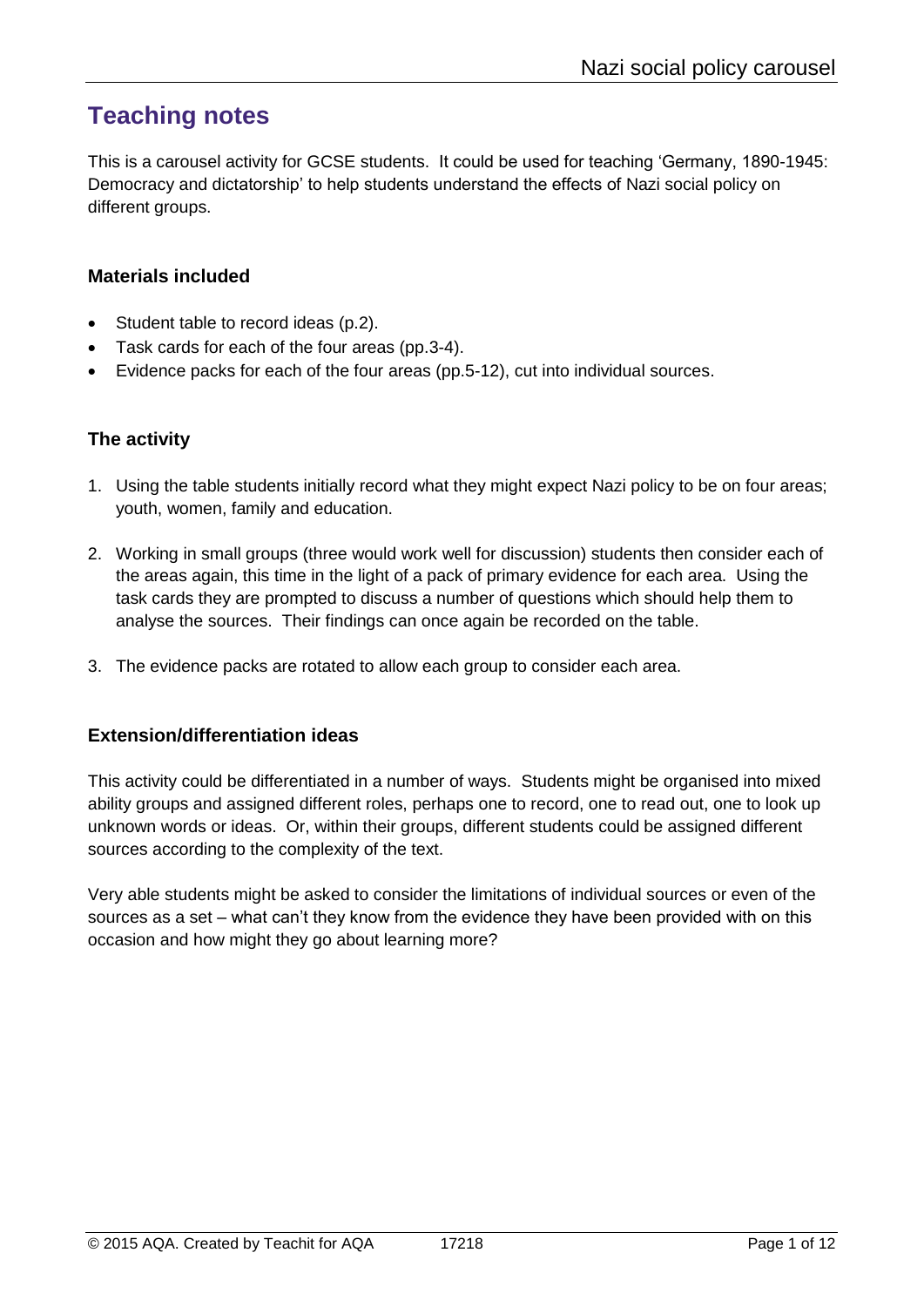#### **What can primary evidence tell us about Nazi social policy?**

**Task 1:** Record what you expect to find out about Nazi social policy in each of the areas.

**Task 2:** Use the evidence packs to record what primary sources tell you about Nazi social policy. You could write down key words, quotes or ideas which you can infer (work out) from the sources.

| Youth groups                    | The role of women               |
|---------------------------------|---------------------------------|
| What do you expect to find?     | What do you expect to find?     |
| What does the evidence suggest? | What does the evidence suggest? |
| The family                      | Education                       |
| What do you expect to find?     | What do you expect to find?     |
| What does the evidence suggest? | What does the evidence suggest? |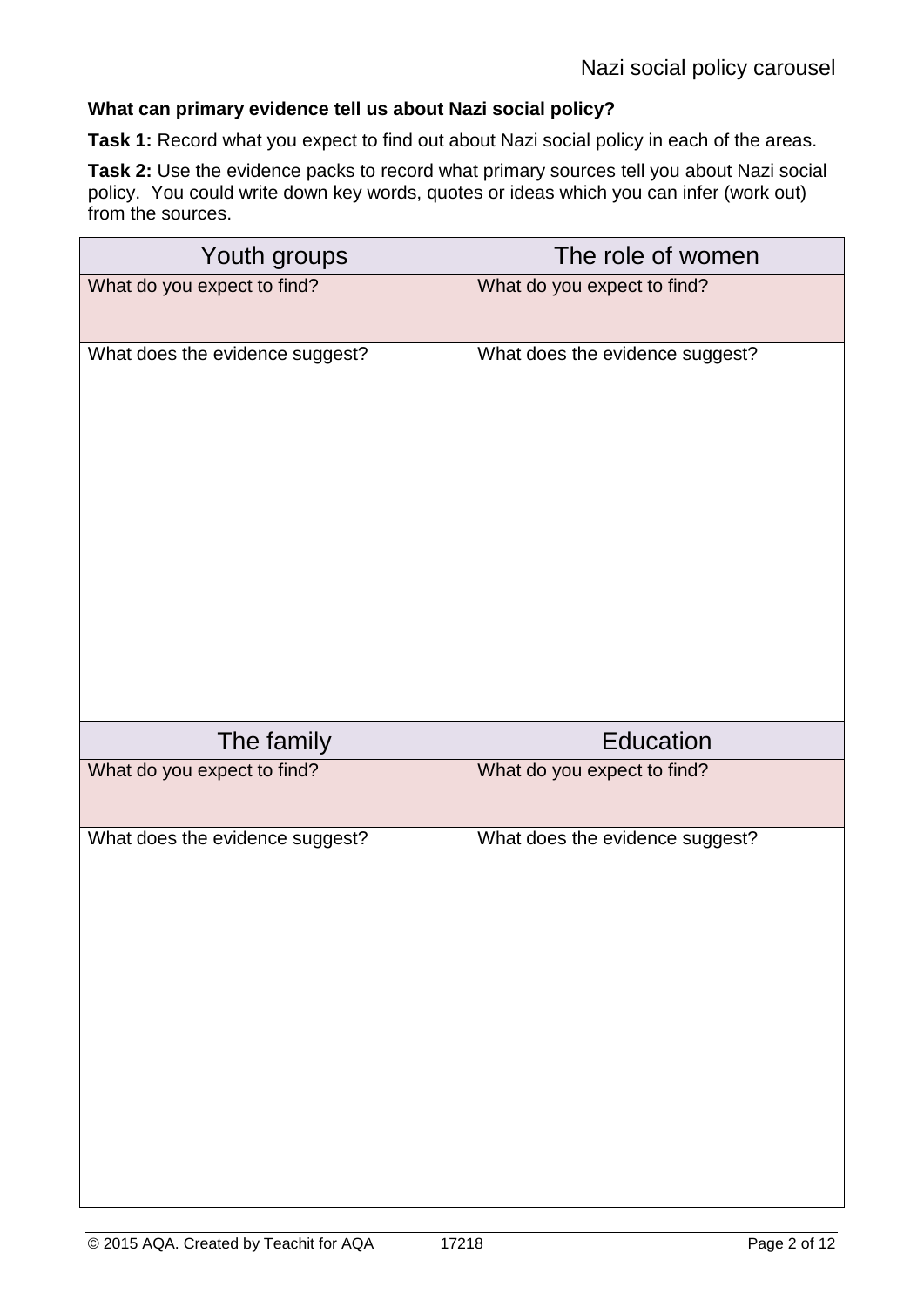# **Task card: Youth groups**

## **Items in the evidence pack:**

- **A.** a German woman's account of her time in the BDM (the League of German Maidens)
- **B.** a timetable from a labour camp for young adults
- **C.** some statistics on Hitler Youth membership
- D. a photograph of Hitler with three children. The image was included within a leaflet distributed to German citizens by the Nazi government.

## **Questions to consider:**

- **1.** What was the purpose of the youth groups?
- **2.** What kind of activities were there?
- **3.** What evidence is there that young people wanted to join and enjoyed being part of the youth groups?
- **4.** What evidence is there that there was some resistance to the youth groups?
- **5.** Do you think the youth groups achieved their aims?

------------- -------------------------------------------------------------------------------------------------------

# **Task card: The role of women**

## **Items in the evidence pack:**

- **A.** an extract from a speech made by Goebbels, minister for propaganda, in Munich, 1934
- **B.** extracts from a speech made by Gertud Scholtz-Klink, leader of the [National Socialist Women's League,](http://en.wikipedia.org/wiki/NS-Frauenschaft) in January 1936
- **C.** a description of the 'Cross of Honour for the German Mother'.

## **Questions to consider:**

- **1.** What did the Nazis expect of women?
- **2.** What did they expect of men?
- **3.** Does anything in Gerturd Scholtz-Klink's speech surprise you?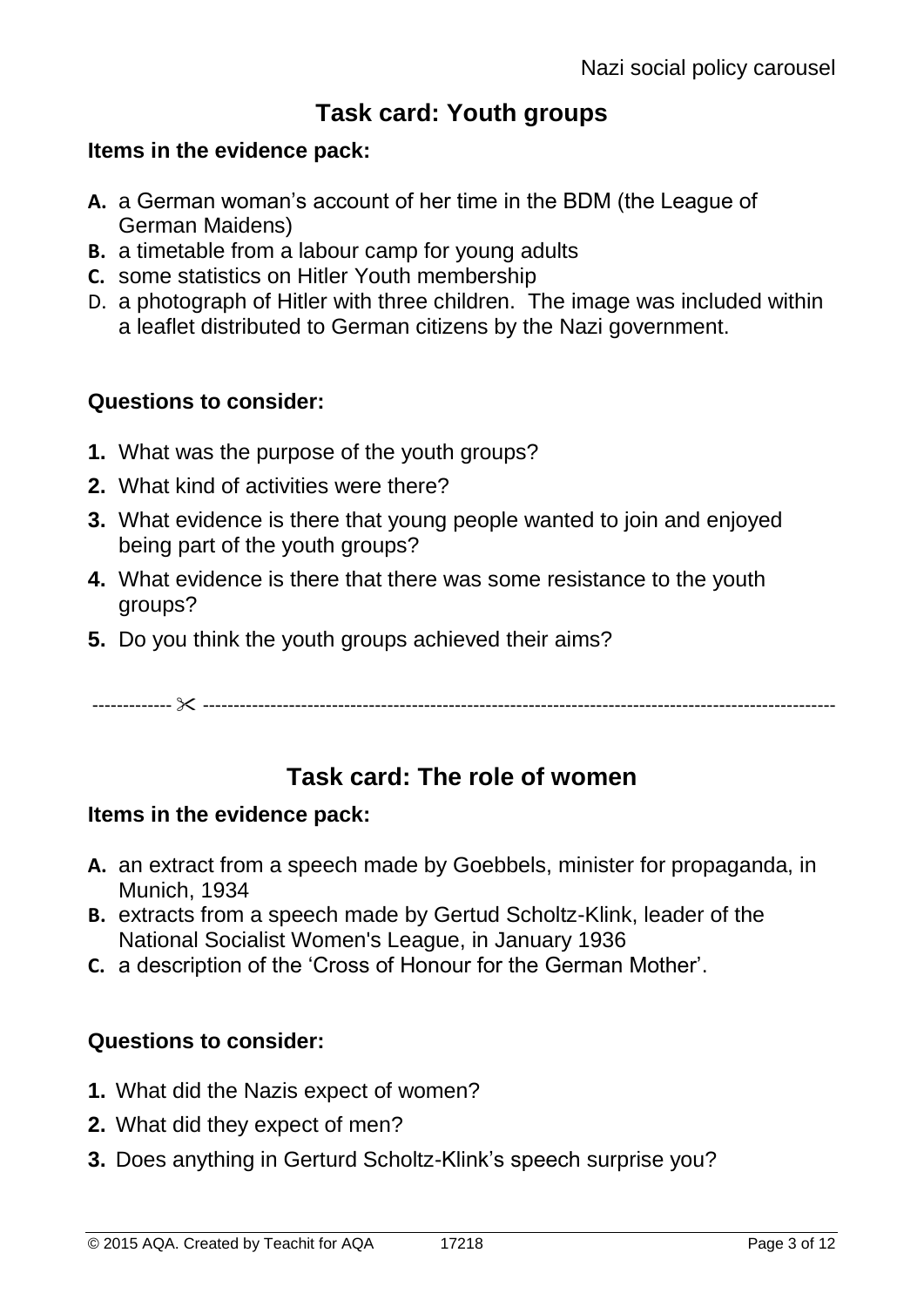# **Task card: The family**

### **Items in the evidence pack:**

- **A.** a list of policies introduced by the Nazis
- **B.** a quote from Josef Goebbels, Nazi propaganda minister, 1929
- **C.** a photograph of a woman receiving an honorary cross for mothering a large family

## **Questions to consider:**

- **1.** What was the Nazis' view of the perfect family?
- **2.** How did their policies hope to achieve this?
- **3.** What kind of emotions do you think the posters were designed to bring out?

------------- -------------------------------------------------------------------------------------------------------

# **Task card: Nazi education**

## **Items in the evidence pack:**

- **A.** the History curriculum as recommended by the Nazis
- **B.** a timetable for a girls' school in Nazi Germany
- **C.** a question from a Nazi maths textbook
- **D.** a speech made by Hitler in 1939
- **E.** an account by a British teacher in Germany.

### **Questions to consider:**

- **1.** What were the most important aims of Nazi education?
- **2.** Do you think the timetable from the girls' school was different to timetables at boys' schools?
- **3.** What do you think it was like to be a teacher in Nazi schools?
- **4.** What effect do you think Nazi education had on German youth?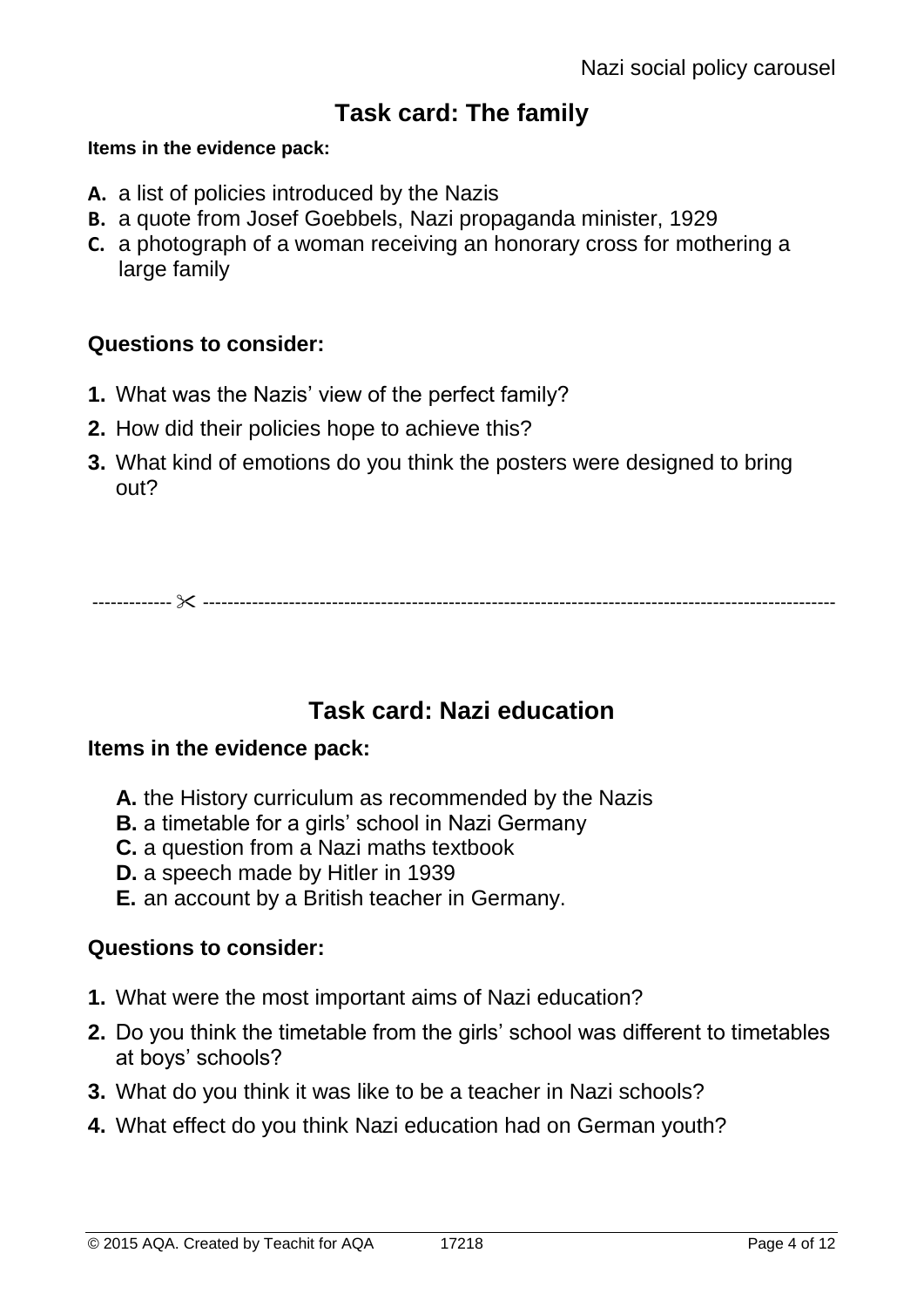# **Evidence pack: Youth groups**

#### **A. A German woman's account of her time in the BDM (the League of German Maidens)**

'... girls of my age had to attend evening classes twice weekly. We had to be present at every public meeting and at youth rallies and sports. The weekends were crammed full with outings, camping, and marches when we carried heavy packs on our backs. It was all fun in a way, and we certainly got plenty of exercise, but it had a bad effect on our school reports. There was hardly ever any time for homework.

The evening classes were conducted by young girls, usually hardly older than we were ourselves. These young BDM leaders taught us songs and tried desperately to maintain a certain amount of discipline without ever really succeeding … We were marched up and down as though we were soldiers … we were of course lectured on a lot of Nazi ideology, and most of this went over our heads … we were told from a very early age to prepare for motherhood, as the mother in the eyes of our beloved leader … was the most important person in the nation. We were Germany's hope and Germany's future.'

As reproduced in *Nazi Culture: Intellectual, Cultural, and Social Life in the Third Reich*, p.277, University of Wisconsin Press, 2003.

------------- -------------------------------------------------------------------------------------------------------

| 6.00             | Get up (5.00 in summer)                | $3.00 -$<br>4.00 | Rest                                          |
|------------------|----------------------------------------|------------------|-----------------------------------------------|
| $6.05 -$<br>6.20 | <b>Exercises</b>                       | $4.00 -$<br>5.00 | Sport                                         |
| $6.20 -$<br>6.40 | Washing; bed making                    | $5.00 -$<br>6.00 | <b>Political studies</b>                      |
| $6.40 -$<br>6.55 | <b>Breakfast</b>                       | $6.00 -$<br>7.00 | Allocation of jobs to be done<br>the next day |
| $7.00 -$<br>7.30 | Flag parade; speech by camp<br>leader  | $7.00 -$<br>8.00 | Supper                                        |
| $7.30 -$<br>2.30 | March to work; six hours' farm<br>work | $8.00 -$<br>9.00 | Songs and dancing; speeches                   |
| $2.30 -$<br>3.00 | Midday meal                            | 10.00            | Lights out                                    |

### **B. A timetable from a labour camp for young adults**

**C. Some statistics on Hitler Youth membership**

| In 1932           | $\sim 100$                          | 107,956 members        |
|-------------------|-------------------------------------|------------------------|
| In 1934           | $\sim 10^{-10}$ and $\sim 10^{-10}$ | 3,500,000 members      |
| From 1936 onwards | $\sim 10^{-10}$ m $^{-1}$           | Over 6 million members |

------------- -------------------------------------------------------------------------------------------------------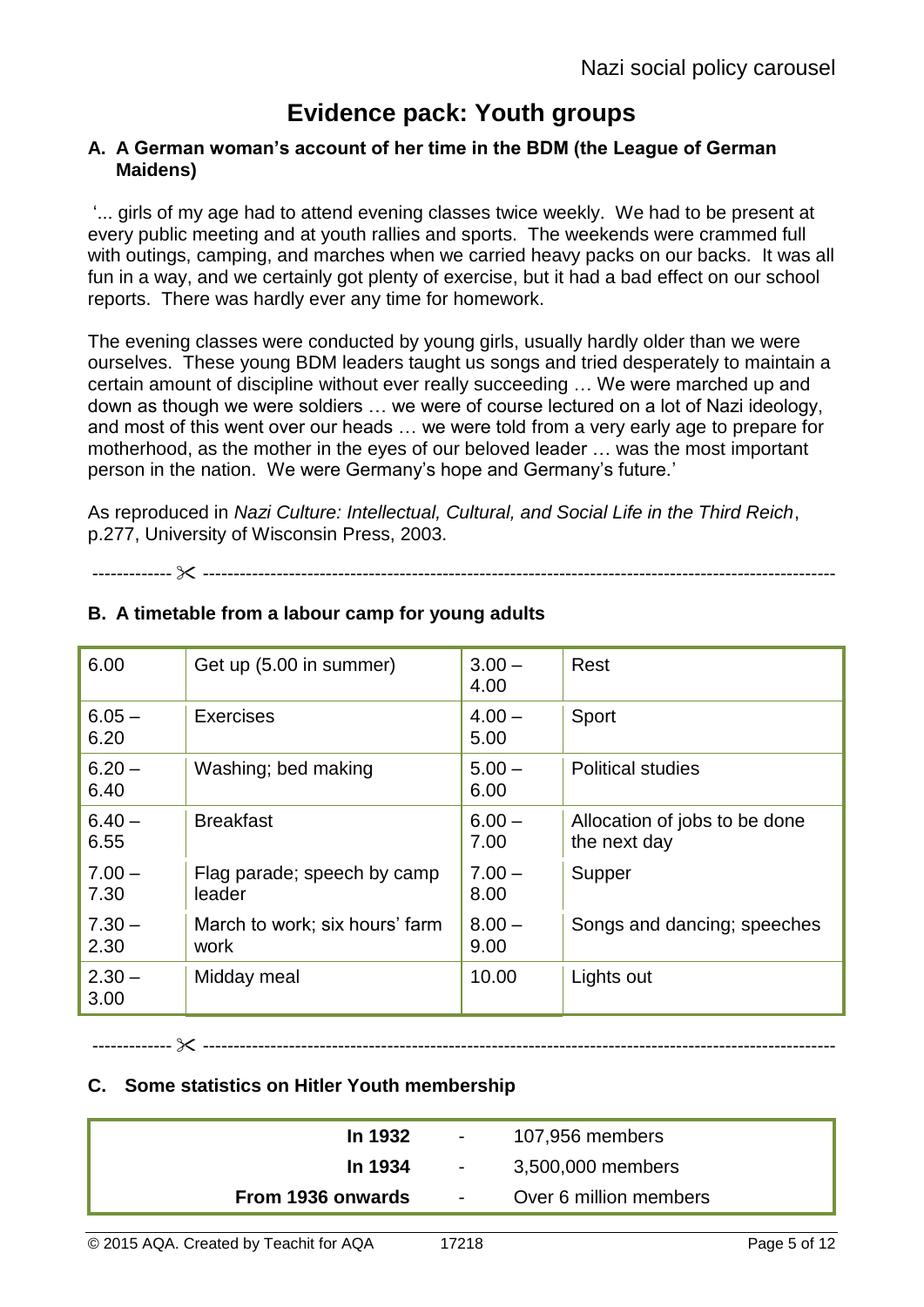**D. A photograph of Hitler with three children. The image was included within a leaflet distributed to German citizens by the Nazi government.**



Image credit: Part of the Charles Overstreet Collection, Flora Public Library. Digitized and made available by **IMLS Digital Collections and Content on Flickr**. Unrestricted access; use with attribution.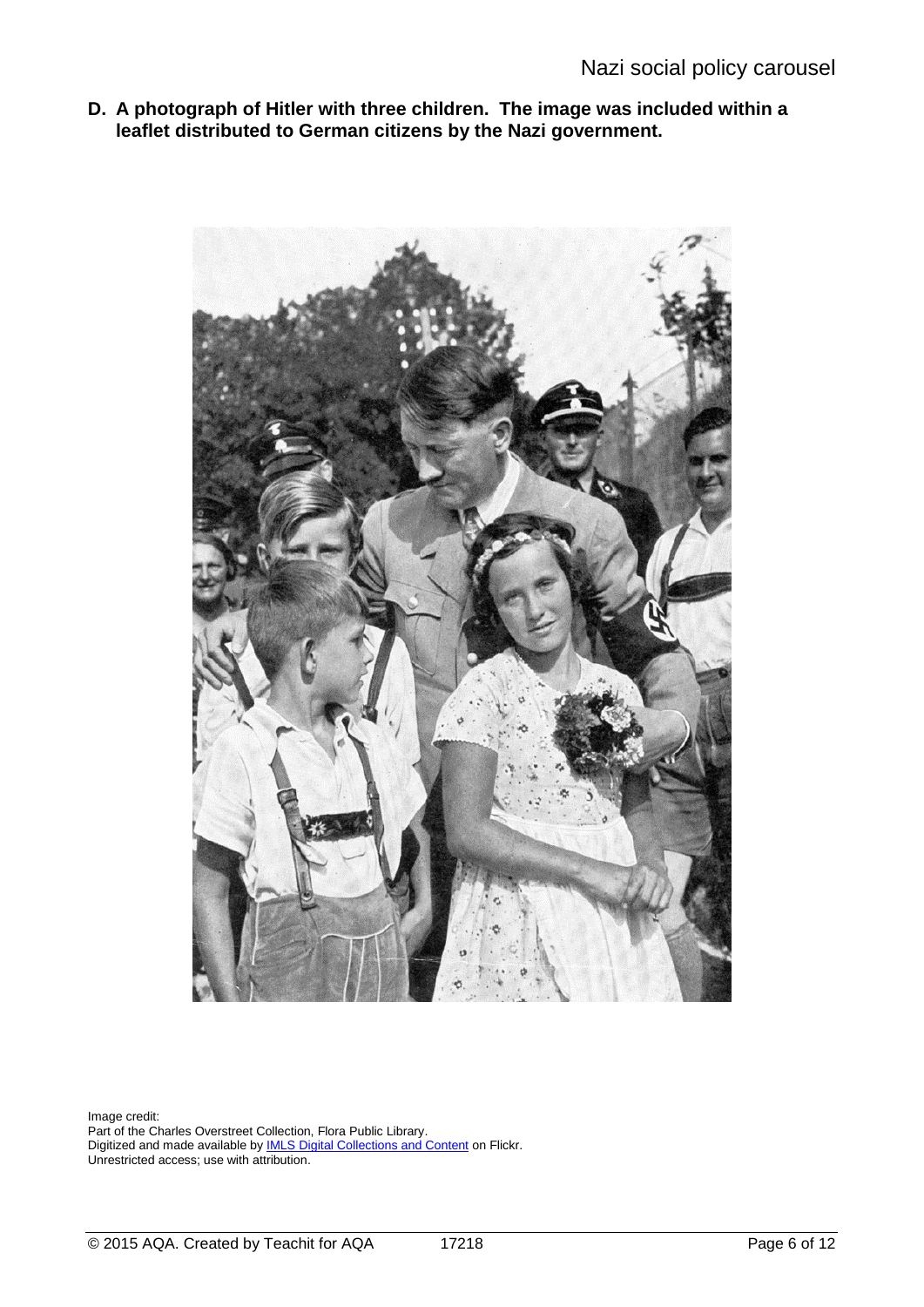# **Evidence pack: the role of women**

#### **A. An extract from a speech made by Goebbels, minister for propaganda, in Munich, 1934**

#### 'German women, German men!

It is a happy accident that my first speech since taking charge of the Ministry of Public Enlightenment and Propaganda is to German women. Although I agree with Treitschke that men make history, I do not forget that women raise boys to manhood. You know that the National Socialist movement is the only party that keeps women out of daily politics. This arouses bitter criticism and hostility, all of it very unjustified. We have kept women out of the parliamentary-democratic intrigues of the past fourteen years in Germany not because we do not respect them, but because we respect them too much. We do not see the woman as inferior, but rather as having a different mission, a different value, than that of the man. Therefore we believed that the German woman, who more than any other in the world is a woman in the best sense of the word, should use her strength and abilities in other areas than the man.'

Source: http://www.calvin.edu/academic/cas/gpa/goeb55.htm

------------- -------------------------------------------------------------------------------------------------------

#### **B. Extracts from a speech made by Gertud Scholtz-Klink, leader of the [National](http://en.wikipedia.org/wiki/NS-Frauenschaft)  [Socialist Women's League,](http://en.wikipedia.org/wiki/NS-Frauenschaft) in January 1936**

'The woman, besides caring for her own children, should first care for those who need her help as mothers of the nation.'

'Women, I wish to try briefly to make clear what the deepest calling we women have is: motherhood. In the bad fourteen years between 1918 and 1933, motherhood was often robbed of its deepest meaning and reduced to something superficial, something that was even held in contempt.'

'Not only those women with children will become mothers of the nation, but rather each German woman and each girl will become one of the Führer's little helpers wherever she is, be it in the labour service, in a factory, at a university or in a hospital, at home or on the high seas.'

Source: http://www.calvin.edu/academic/cas/gpa/scholtz-klink2.htm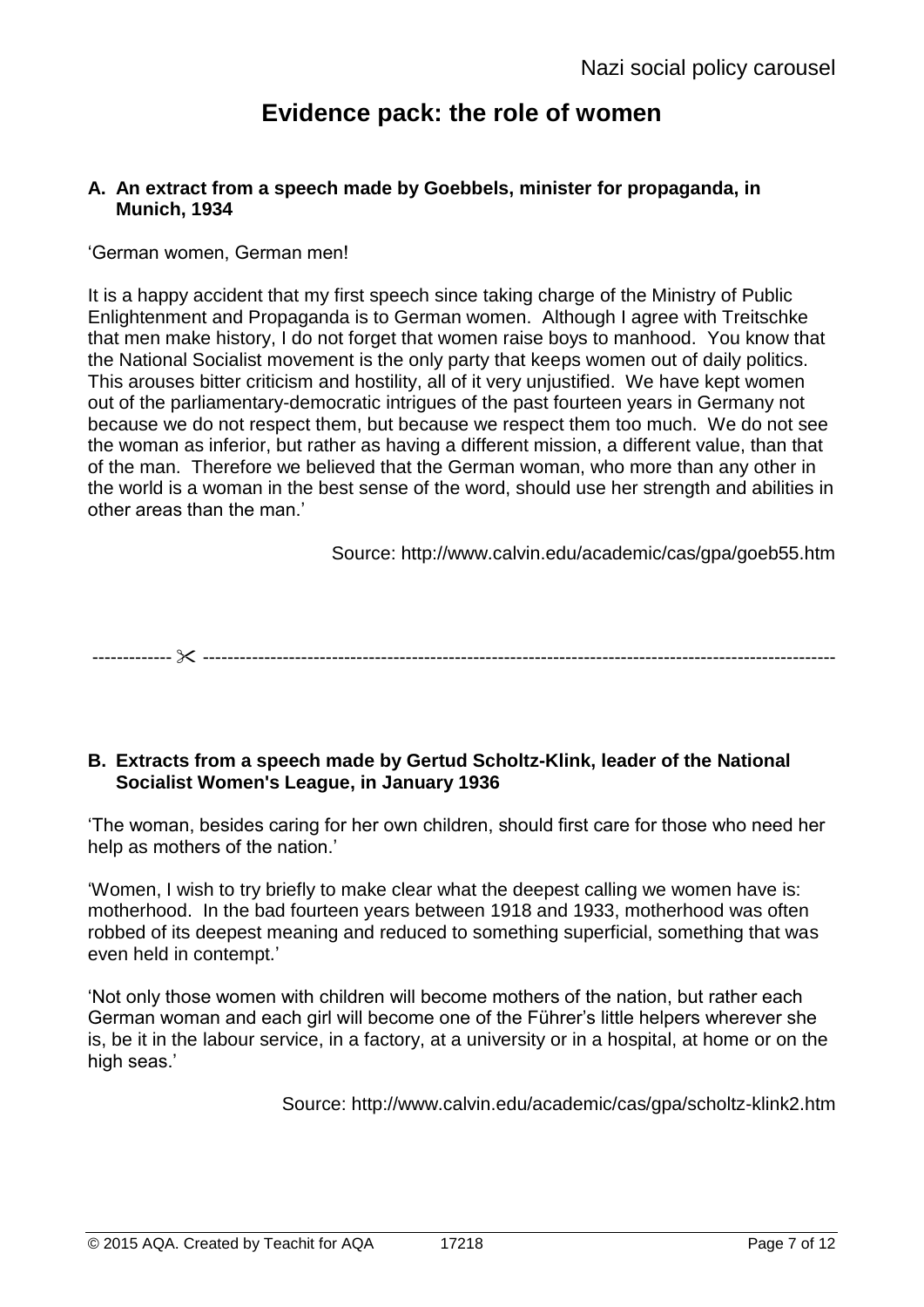### **C. A description of the 'Cross of Honour for the German Mother'**

Hitler was very concerned with increasing the birth-rate in Germany which had declined after the First World War. The Nazi regime organised a propaganda campaign which aimed to encourage women to have as many children as possible. They were rewarded in this with a medal according to how many children they had produced. Should a woman be particularly successful in this respect there were other rewards too. For example, Hitler would be the godfather of any tenth child in a family.

The medal itself was a striking item. It featured a central swastika framed by the correct colour of metal with the words 'Der Deutschen Mutter' – the German Mother. This was attached to a blue and white striped ribbon. Many women cherished these items.

The medals were awarded as follows:

| <b>Bronze medal</b> | $\sim$ 10 $\sim$ | For having four or five children  |
|---------------------|------------------|-----------------------------------|
| Silver medal        | $\sim 100$       | For having six or seven children  |
| Gold medal          | $\sim$           | For having eight or more children |

For an image see of the medal see:

[en.wikipedia.org/wiki/File:Deutsches\\_Reich\\_Mother%27s\\_Cross\\_of\\_Honour.jpg](http://en.wikipedia.org/wiki/File:Deutsches_Reich_Mother%27s_Cross_of_Honour.jpg)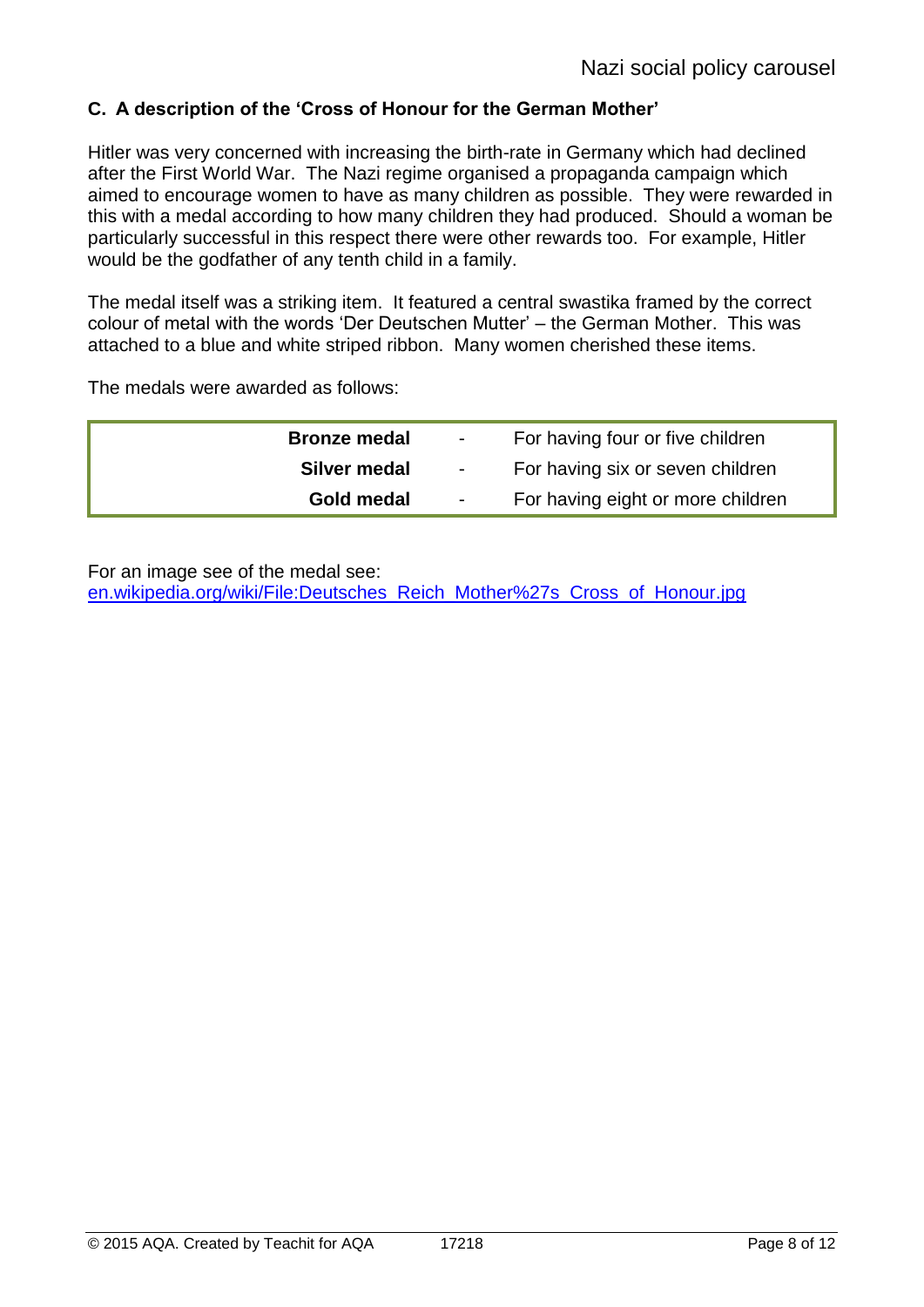# **Evidence pack: the family**

#### **A. A list of policies introduced by the Nazis.**

- Couples were given marriage loans and birth grants money for getting married and starting a family.
- Abortions were restricted.
- Childless couples were taxed more highly.
- Healthcare, especially for mothers, was improved.
- Women were banned from working in the civil service and banned from being judges, doctors or lawyers.

------------- -------------------------------------------------------------------------------------------------------

#### **B. A quote from Josef Goebbels, Nazi propaganda minister, 1929.**

'The mission of women is to be beautiful and bring children into the world … The female bird pretties herself for her mate and hatches eggs for him. In exchange, the mate takes care of gathering the food, and stands guard and wards off the enemy.'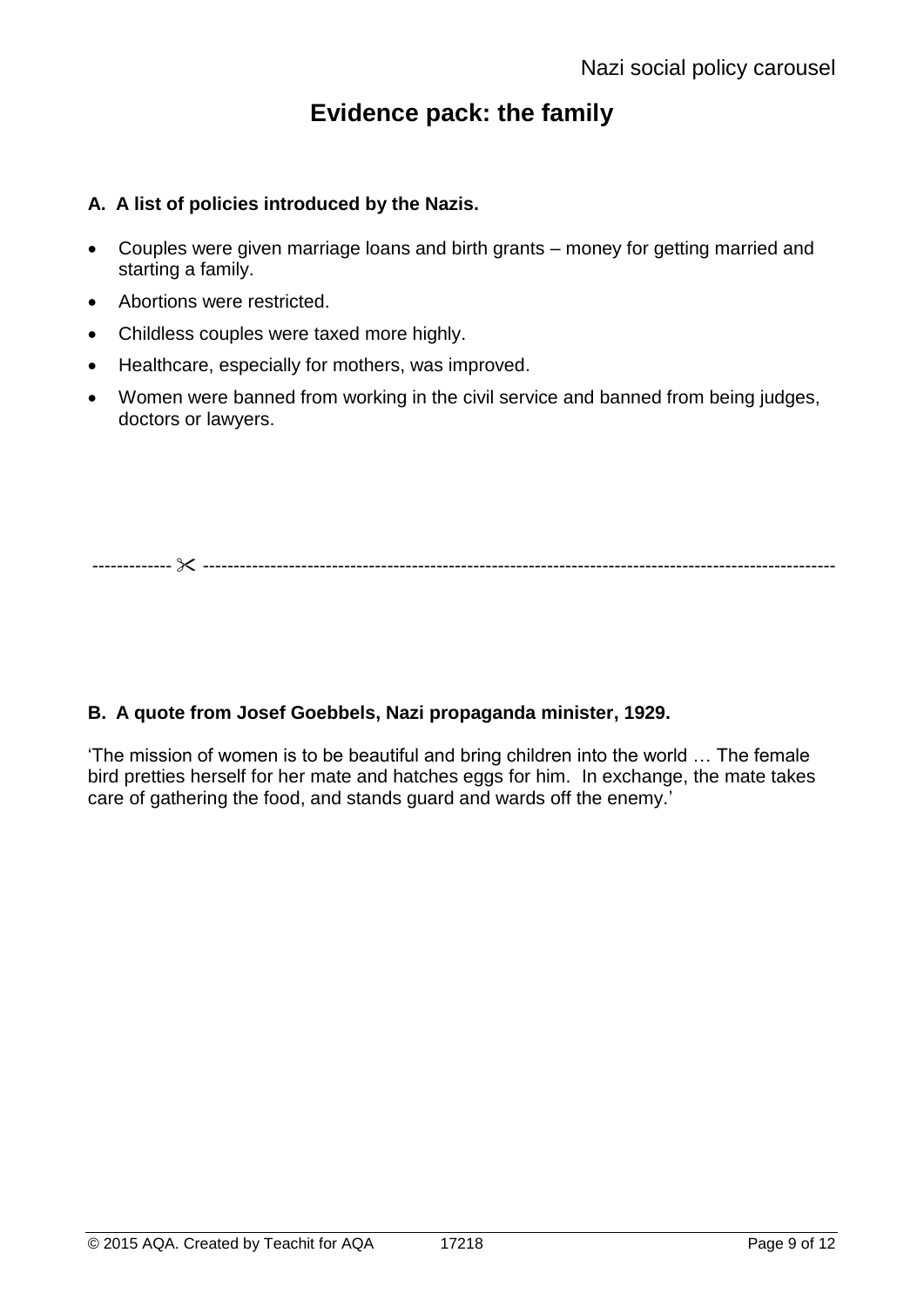**C. A photograph of a woman receiving an honorary cross for mothering a large family.**



Image credit:

This photograph is believed to have been taken in Germany on Mother's Day in 1943. It is now part of a collection from the National **[Archives of Norway](https://flic.kr/p/9nnYHQ) on Flickr.**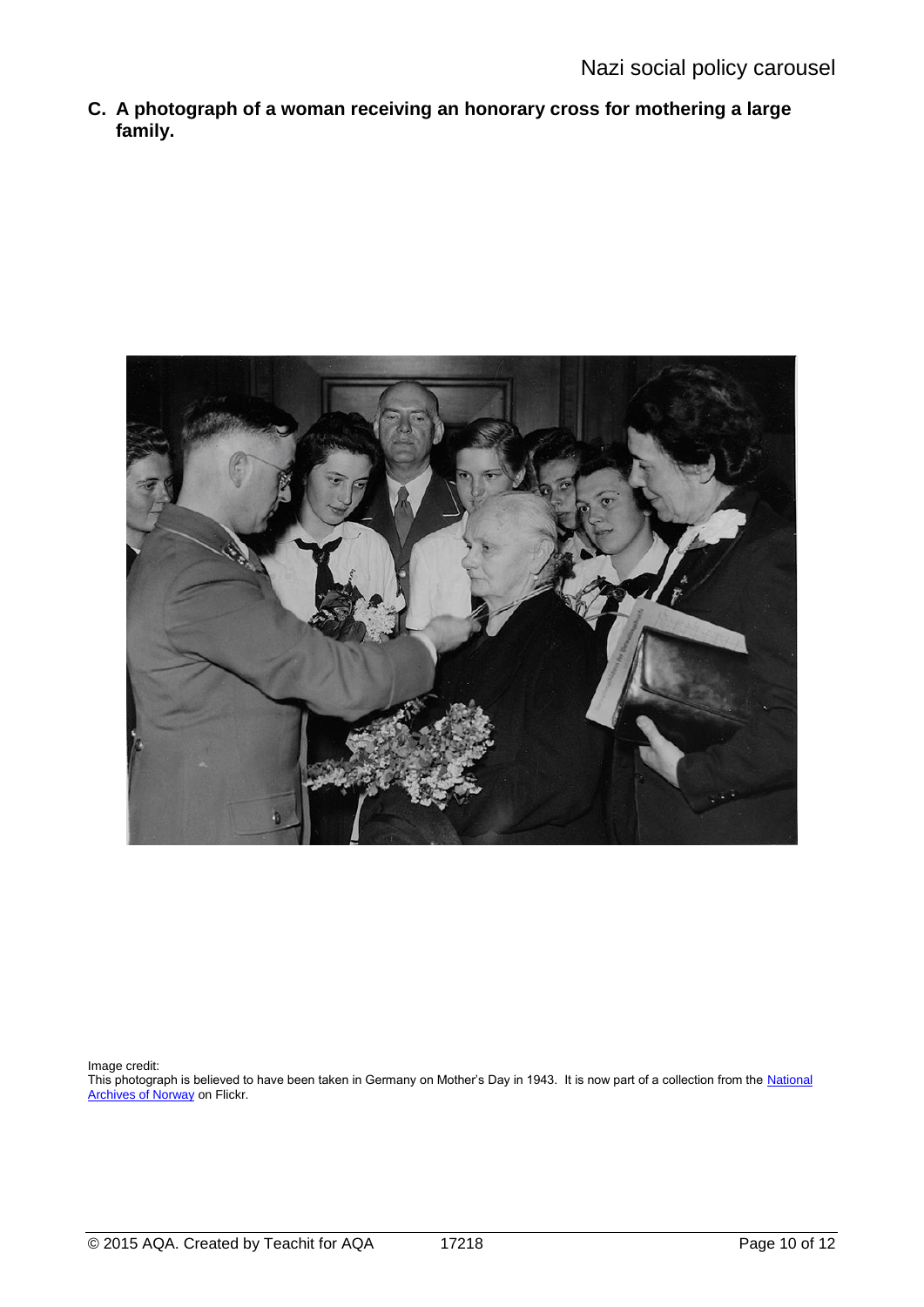# **Evidence pack: education**

### **A. The History curriculum recommended by the Nazis**

| <b>Weeks</b> | <b>Subject</b>                                               | <b>Relations to Jews</b>                               |
|--------------|--------------------------------------------------------------|--------------------------------------------------------|
| $1 - 4$      | Pre-war Germany<br>The class war<br>Profits, strikes         | The Jew at large!                                      |
| $5-8$        | From agrarian to industrial state<br>Colonies                | The peasant in the claws of the<br>Jews                |
| $9 - 12$     | <b>Conspiracy against Germany</b>                            | The Jew reigns. War plots                              |
| $13 - 16$    | German struggle, German want<br><b>Blockade! Starvation!</b> | The Jew becomes prosperous!<br>Profit from German want |
| $17 - 20$    | The stab in the back. Collapse.                              | Jews as leaders of the November<br>insurrection        |
| $21 - 24$    | Germany's Golgotha<br>Versailles                             | Jews enter Germany from the east.<br>The Jew's triumph |
| $25 - 28$    | <b>Adolf Hitler</b><br><b>The Nazis</b>                      | The Jew's foe!                                         |
| 29-32        | <b>Enslavement of Germany</b>                                | The Jew profits by Germany's<br>misfortunes.           |
| 33-36        | Nazis at grips with crime and the<br>underworld              | Jewish instigators of murder<br>The Jewish press       |
| $37 - 40$    | Germany's youth at the helm!<br>The victory of faith         | The last fight against the Jew                         |

------------- -------------------------------------------------------------------------------------------------------

### **B. A timetable for a girls' school in Nazi Germany**

| 8.00          | German (every day)                                             |
|---------------|----------------------------------------------------------------|
| 8.50          | Geography, History or singing (alternate days)                 |
| 9.40          | Race studies and ideology (every day)                          |
| 10.25         | Recess, sports and special announcements (every day)           |
| 11.00         | Domestic science or maths (every day)                          |
| 12.10         | Eugenics or health biology (alternate days)                    |
| $1.00 - 6.00$ | Sport                                                          |
| Evenings      | Sex education, ideology or domestic science (one evening each) |